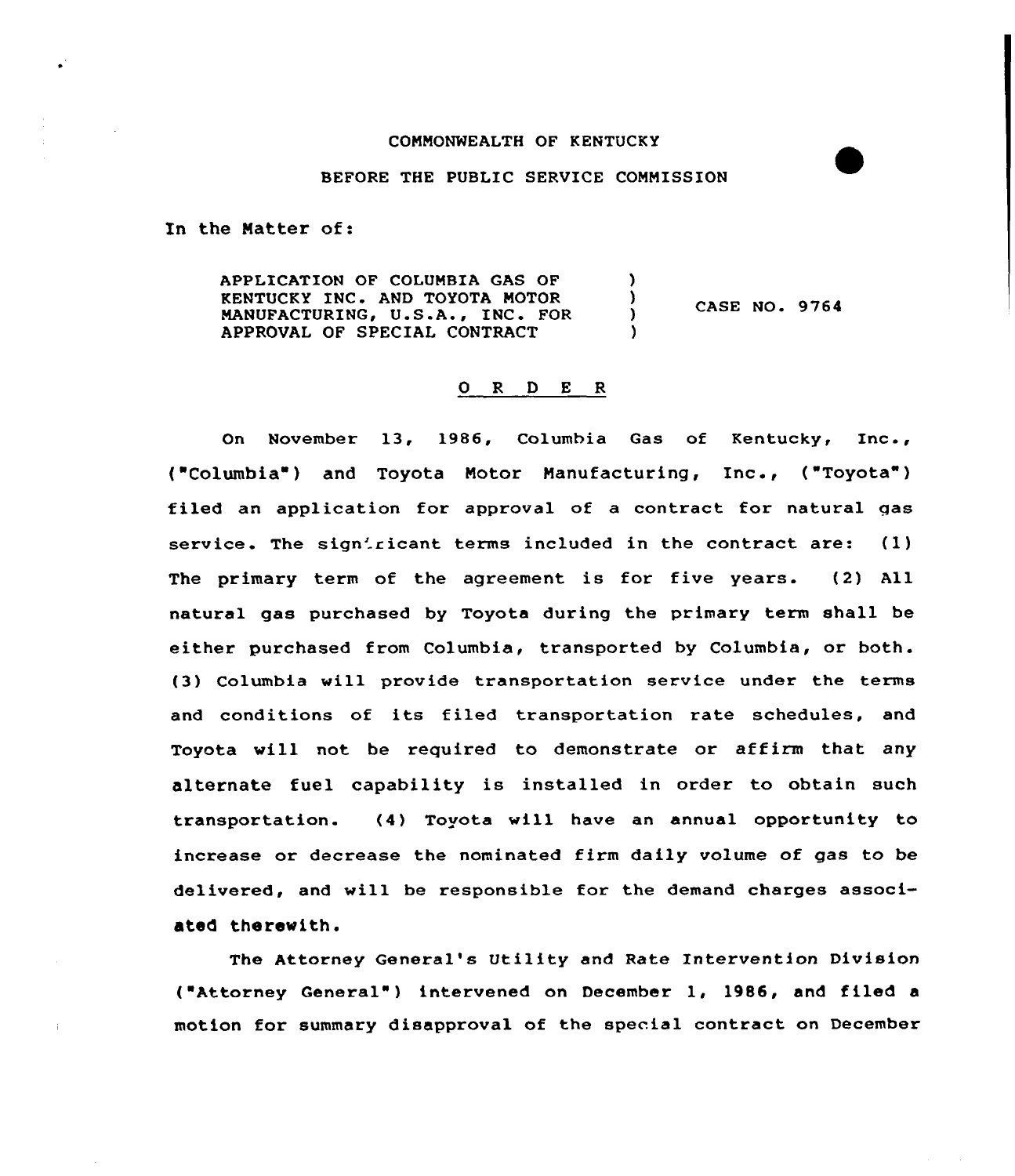29, 1986. Columbia and Toyota filed responses on January 13 and 15, 1987, respectively. The Attorney General filed a reply to these responses on January 20.

The Attorney General's motion objects to the transportation provision of the contract, arguing that it is contrary to the settlement of the most recent Columbia rate case before the Commission, Case No. 9554, Notice of Adjustment of Rates of Columbia Gas of Ky., Inc., final order issued November 14, 1986. For the reasons explained below, the Commission will deny the Attorney General's motion and approve the contract submitted by Columbia and Toyota.

It is unfortunate that the debate over the wisdom of this contract has been entangled with the arrangements for funding the 32-mile natural gas pipeline that will serve Toyota. These arrangements were approved by the Commission in Case No. 9609, Application of Columbia Gas of Kentucky, Inc., for <sup>a</sup> Certificate of Public Convenience and Necessity to Construct a Natural Gas pipeline. The results of Case No. 9609 were reflected in the settlement reached in Case No. 9554 by Columbia and all intervenors in the case, including the Attorney General and the Lexington-Fayette Urban County Government.

As a preliminary matter, the Commission will discuss the natural gas pipeline agreement embodied in these cases. Once the misunderstandings regarding this agreement are cleared up, the importance of approving the special contract for transporting gas thrcugh this pipeline should become clear.

 $-2-$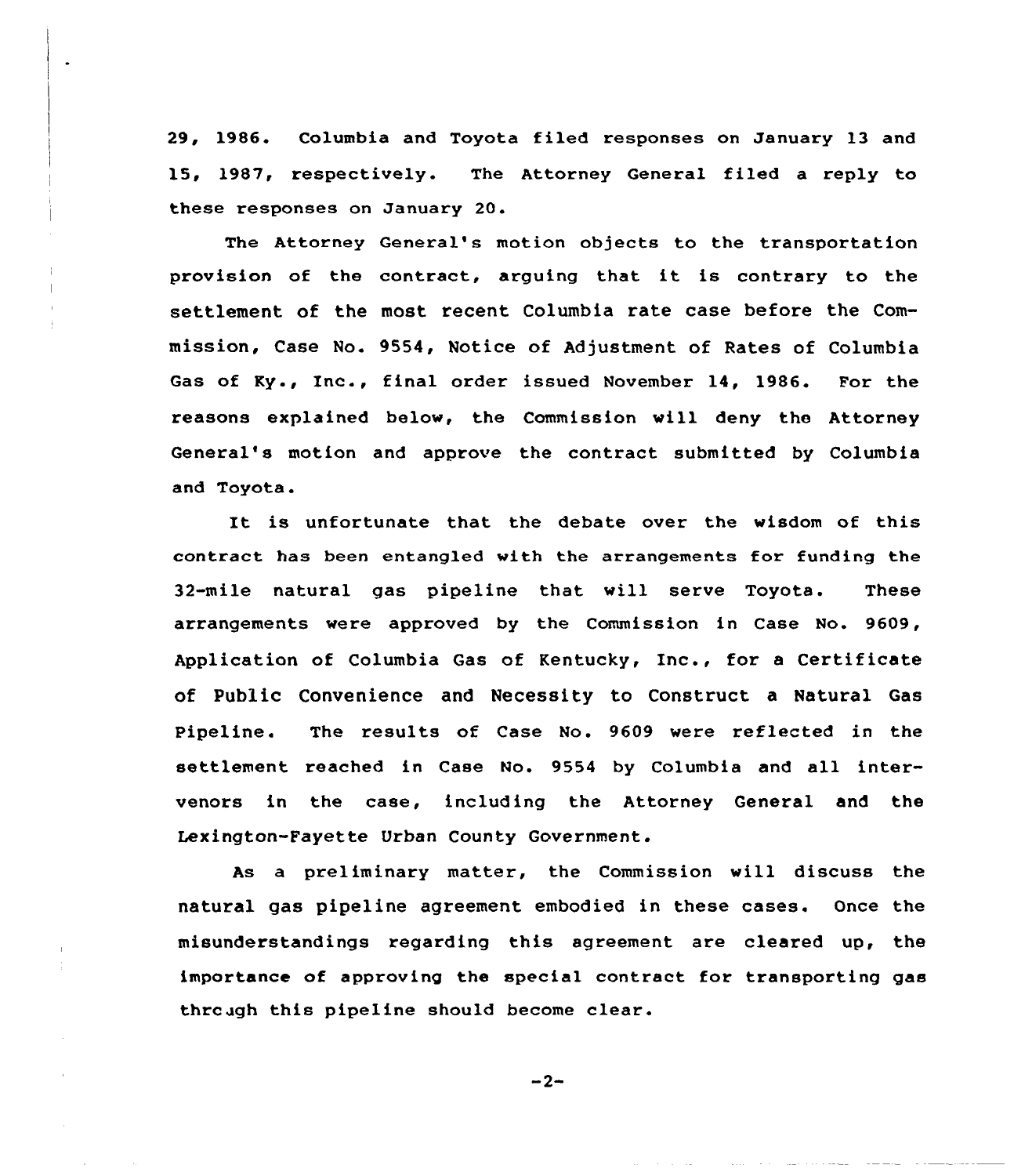All economic growth has costs and benefits. It is the responsibility of bodies like the Commission, and state and local governments to carefully distribute the benefits and burdens of growth among existing citizens and new arrivals. Toyota is one of these new arrivals. The expense of providing utility services to Toyota is one of the costs of its arrival. The thousands of jobs and heightened economic activity provided by Toyota and its associated industries constitute the benefits of its decision to locate in Kentucky.

The cost of the natural gas pipeline to the Toyota plant is approximately  $$9.8$  million. Of that,  $$8$  million is required to serve Toyota. The remaining  $$1.8$  million is the cost of enlarging the pipeline to extend service to existing and future residents living near the pipeline. Columbia has stated that prior to the Toyota announcement it had planned to spend \$1.9 million on its existing system to serve this body of customers. The advent of Toyota allowed this investment to be made at a slightly reduced cost.

There is a widespread misconception that this \$9.8 million includes <sup>a</sup> cost overrun. Ne wish to make it unmistakably clear that as far as the Commission is concerned there is no cost overrun. The June 26, 1986, agreement between Columbia and the Commonwealth of Kentucky that was filed with this Commission in Case No. 9609 set forth the \$9.8 million cost. There was no provision for cost overruns and no cost overruns have occurred. In short, the state was to provide \$6 million of the cost of serving Toyota, and Columbia was to provide the remaining \$2

 $-3-$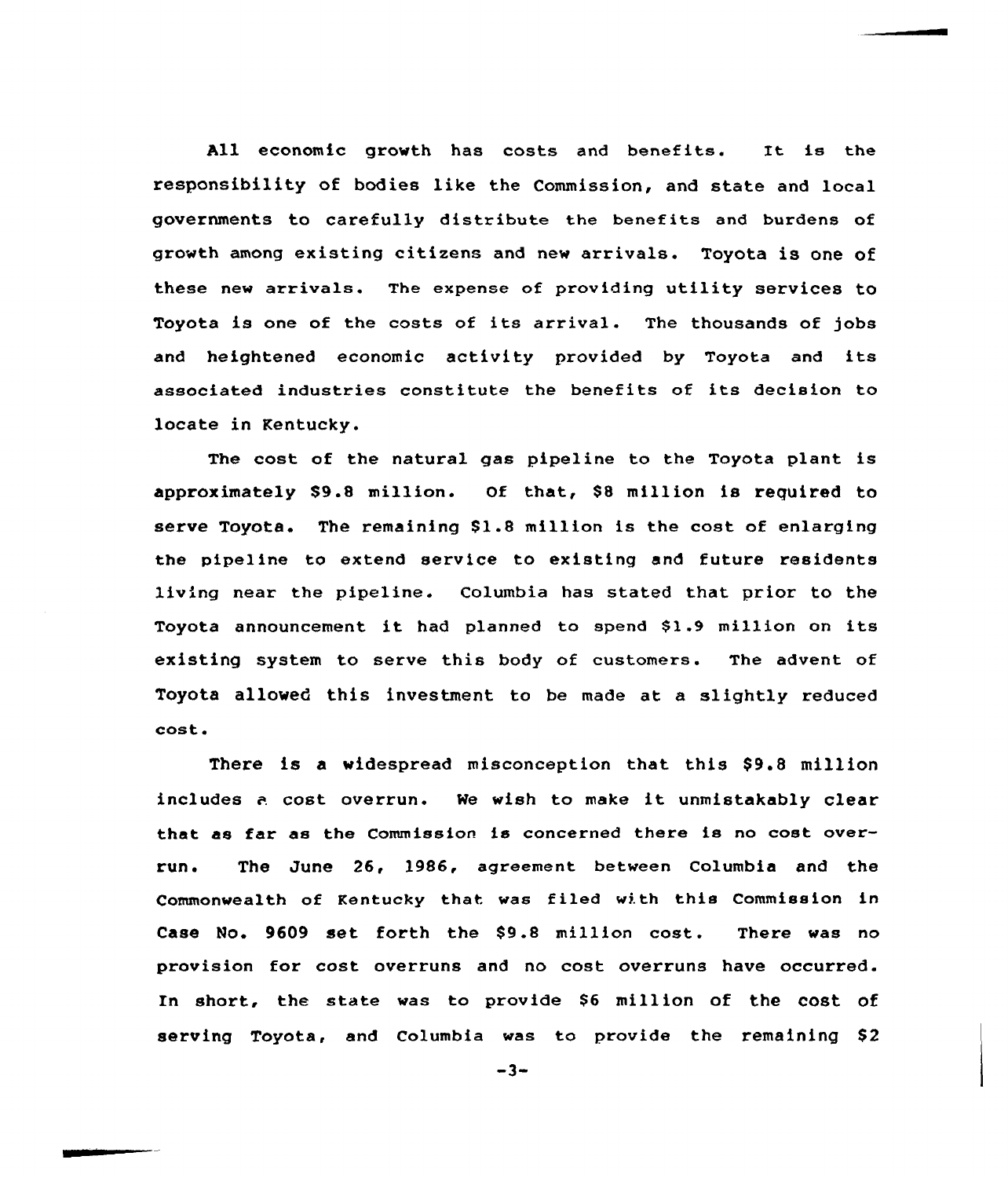million. In addition, Columbia was to provide \$1.8 million for serving other customers and communities near the pipeline.

As we noted, the \$1.8 million would have been spent by Columbia with or without. Toyota. As a matter of policy, the crucial issue is whether it is fair for the ratepayers of Columbia to pay \$2 million of the \$8 million cost of serving Toyota. We believe that it is.

This treatment for Toyota is consistent with the treatment received by industrial customers in the past. <sup>A</sup> recent example is the 1984 pipeline extension agreement made by Columbia and the Clark Equipment Company of Georgetown. In that case all Columbia's customers paid 40 per cent  $($ \$383,000) of the cost of a  $$946,000$  project serving that plant. The rest was paid by Clark Equipment. In the Toyota case, Columbia's customers are paying 25 per cent (\$2 million) of the cost of the line. The \$6 million contribution that Toyota would otherwise make is being paid by the state.

Local governments routinely use a similar approach for providing other public services. New sewer lines are a cost of growth. Yet existing taxpayers often pay a portion of the cost of these lines, particularly to large industrial customers. when, for example, the FMC Corporation came to Lexington in 1973, the total cost of its sewer lines was financed by <sup>a</sup> local government bond issue.

Aside from a few areas of the country with explicit antigrowth policies, this approach to providing public services is quite common. Whether it involves roads, sewers, or utilities,

 $-4-$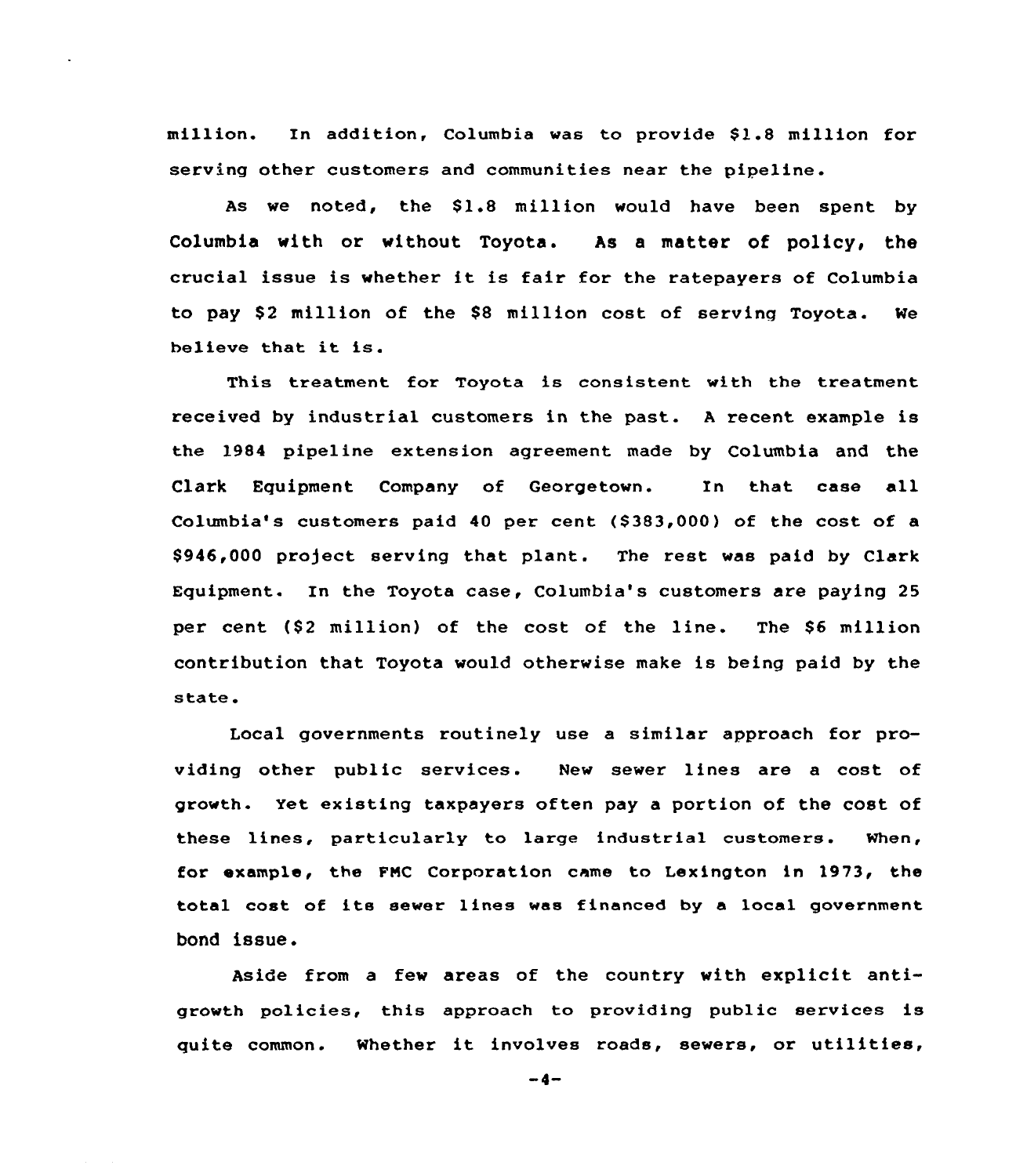existing residents are freguently called upon to pay a portion of new services, particularly services to large, attractive industrial customers. The reason, again, is that a new customer brings benefits as well as costs -- benefits that include new )obs and greater prosperity. In addition, by purchasing gas, water, electricity, and other utility services, the new customer helps pay for the fixed costs of providing these services for everyone. In the long run, this keeps rates down. It would be grossly unfair to ignore these benefits and treat Toyota differently than other similar customers.

What is the cost to the average residential ratepayer of paying for 25 per cent of the pipelin<sup>®</sup> to Toyota? In the recently settled rate case, the cost netted out to approximately 3 cents per thousand cubic feet (mcf) of natural gas. But that included the entire \$3.8 million over and above the state's \$6 million contribution. Since \$1.8 million of that \$3.8 million would apparently have been spent anyway, the cost for Toyota alone is approximately 1.6 cents per mcf. <sup>A</sup> typical residential ratepayer over the course of a year will use an average of about 10 mcf of gas per month. That means the typical Columbia residential customer will pay about 16 cents per month for his or her portion of the Toyota pipeline. (The latest figures from Columbia indicate that the actual cost vill be somewhat less.)

What benefits will these ratepayers receive for this contribution2 <sup>A</sup> recent report by the University of Kentucky's Center for Susiness and Economic Research estimated that Toyota and its

 $-5-$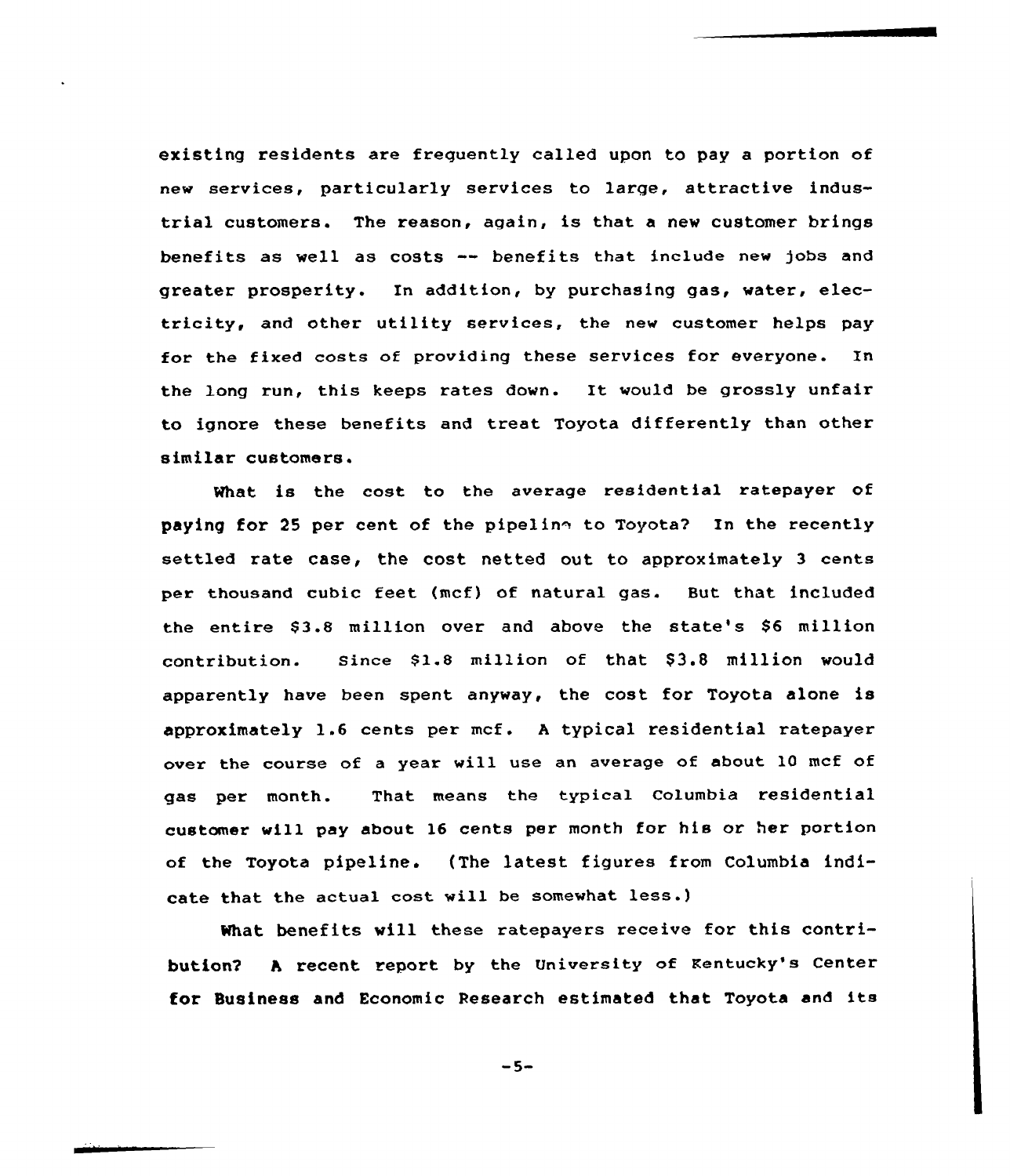satellite industries could bring as many as 35,000 new jobs and \$4 billion in additional economic activity to Kentucky.

To sum up, the treatment that the Toyota pipeline received in Case No. 9609 and the Columbia rate case settlement last November represents <sup>a</sup> reasonable sharing of burdens and benefits. It is consistent with sound ratemaking principles, the provision of other public services, and the practices of many areas of the country.

We now move to the issue at hand: the proposed special contract between Columbia and Toyota. From the foregoing analysis it should be clear why a special contract of this kind is so appealing. If the investment by Columbia and its ratepayers in the pipeline to serve Toyota is reasonable, and we have concluded that it is, then this special contract  $-$  if it is consistent with Commission regulations and policies -- will guarantee that for at least five years this pipeline will be used by Toyota. <sup>A</sup> contract can ensure that Columbia's ratepayers will receive a return on their investment through Toyota's sharing in the fixed costs of Columbia's entire natural gas system.

If the Commission were to reject an appropriate contract, then Toyota might go elsewhere for its natural gas service. In that case, the investment in the Toyota portion of the pipeline- which is nearly half finished  $--$  would be wasted.

To place the many issues surrounding this special contract in perspective, <sup>a</sup> certain amount of background is necessary. On June 13, 1986, Columbia filed an application for approval of the construction of a pipeline to serve Toyota and the Scott County area,

 $-6-$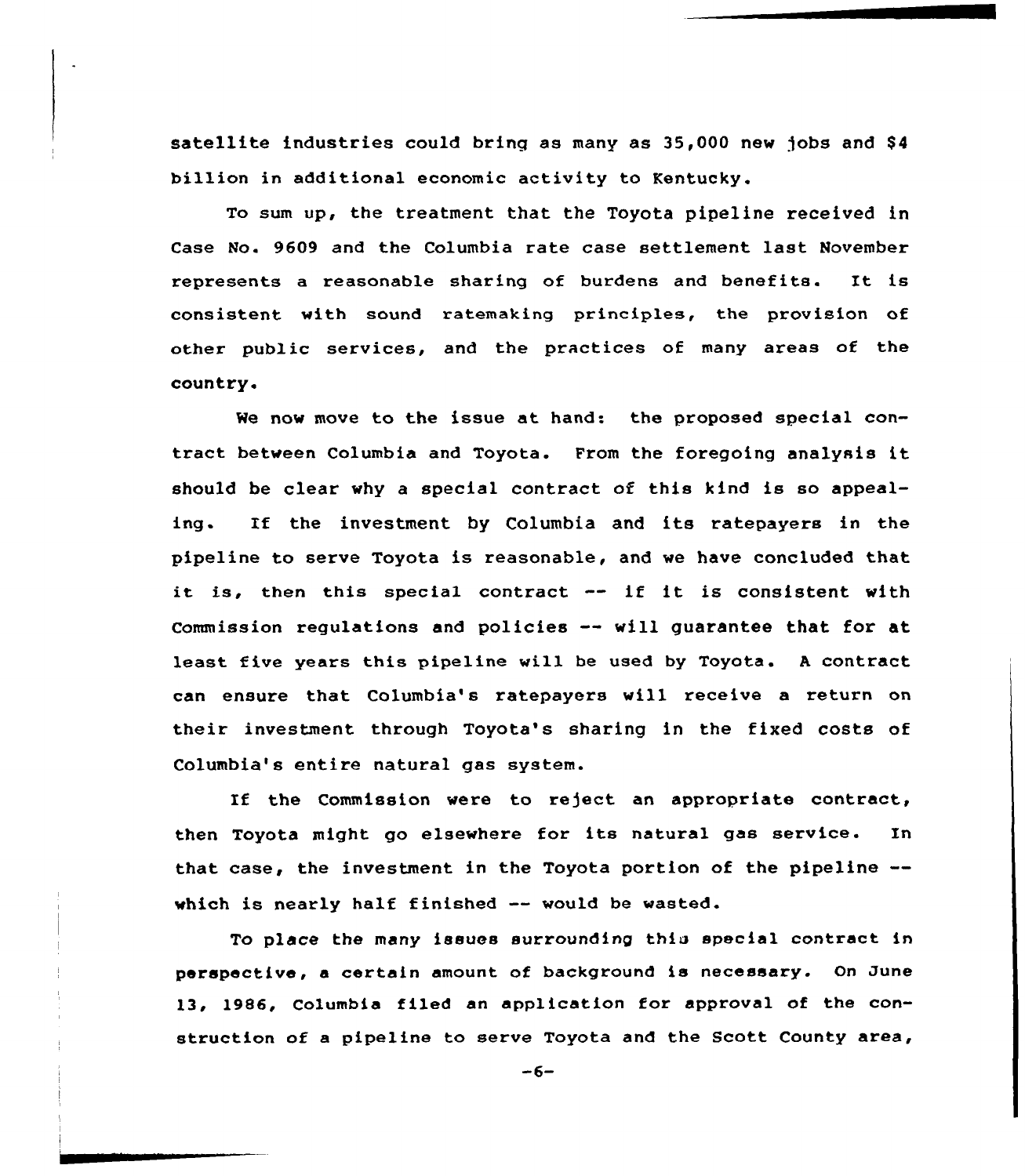Case No. 9609. (The Attorney General did not participate in this case.) During its review of that application, the Commission requested a copy of the gas purchase contract between Columbia and Toyota. In response, Columbia filed and placed in the record of that case <sup>a</sup> letter dated August 29, l986. The letter stated that negotiations were in progress and as soon as they were concluded the Commission would be notified of the results. From that date on, the Commission and anyone who reviewed the construction application would have been aware of the pending contract.

The reason Columbia and Toyota were negotiating <sup>a</sup> special contract is clear. Toyota is a new customer. Its needs are unusual. To meet the requirements of Toyota, Columbia agreed to supply and transport Toyota's natural gas. Columbia's current tariffs do not have a general open transportation provision. (Open transportation permits a customer like Toyota to purchase gas from whatever supplier it wishes. Its distribution company-- Columbia, in this instance -- agrees to transport that gas to the customer.)

Although the tariffs of Columbia do not contain an open transportation provision, other gas companies in the state have these provisions, for example, Western Kentucky Gas Company and Louisville Gas and Electric. Special transportation arrangements for Columbia customers are available through special contracts. Transportation provisions are common for industrial customers throughout Kentucky. According to Columbia, every one of its major industrial customers has some kind of transportation agreement.

 $-7-$ 

**Committee Street, Inc.**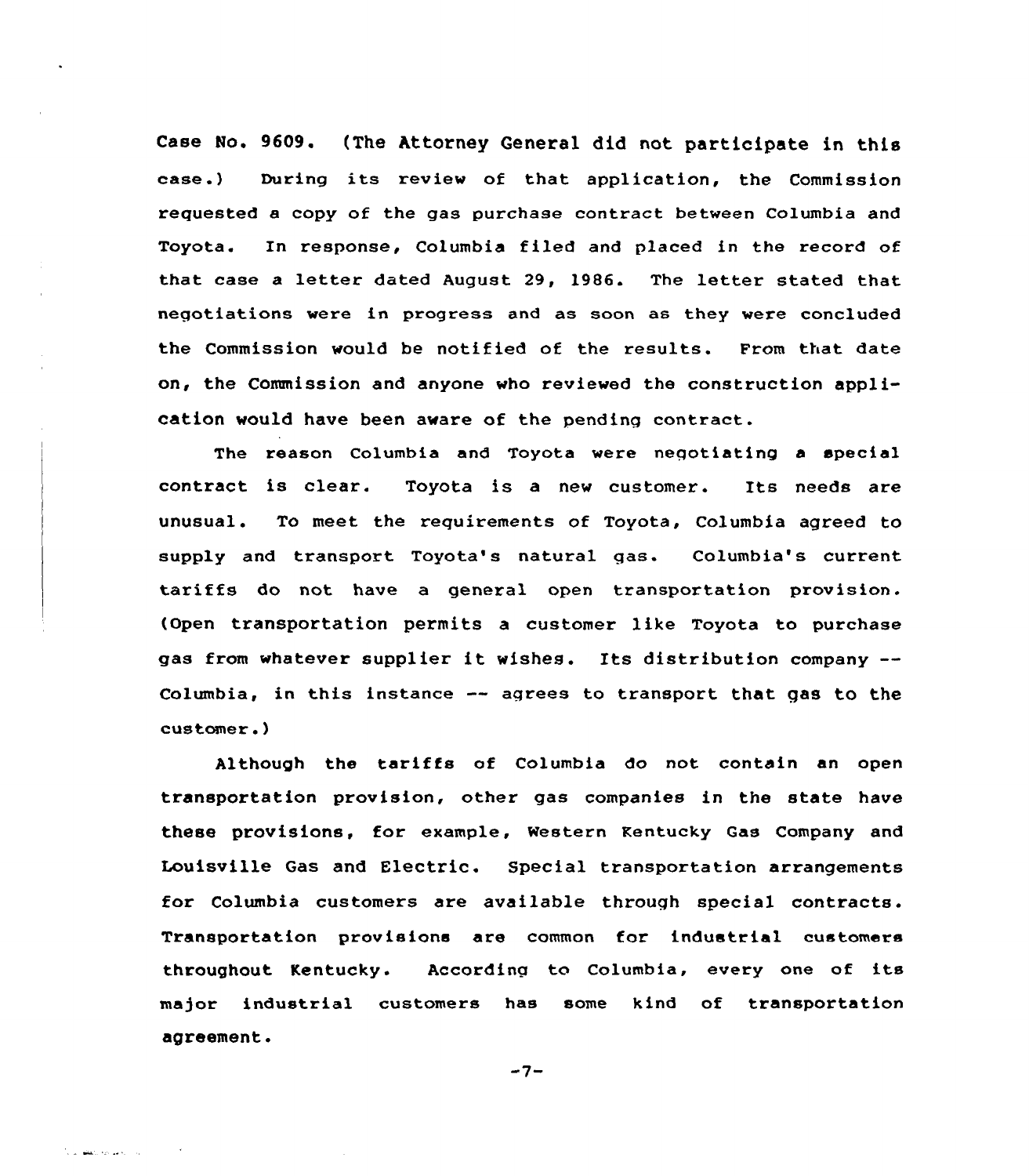In order to provide Toyota with open transportation, Columbia, in accordance with 807 EAR S:Oll(13), entered into a special contract. By the terms of this contract, Columbia vill receive gas revenues associated with Toyota as well as transportation revenues from Toyota at the full tariff rate of 41 cents per mcf. As a result, the rates of Columbia's other customers will be kept down because of the additional revenue associated with the large volumes of gas being purchased by and transported for Toyota. This contract is particularly favorable because other industrial customers that have alternate fuel capability -- the ability to use another fuel besides natural gas, with certain exceptions  $\rightarrow$  would be entitled under Columbia's tariffs to pay less than 41 cents per mcf, if they could demonstrate <sup>a</sup> competitive threat from an alternative energy supplier.

This highlights an area of confusion. The Attorney General contends that the special contract would permit Toyota to flex the 41 cent transportation rate downward. We disagree. Instead, we are in accord with the interpretation of the special contract contained in Columbia's memorandum of January 13. The special contract simply permits Toyota to receive transportation service under the full transportation rate. To qualify for <sup>a</sup> reduced rate, Toyota would have to meet all requirements of Columbia's tariff, which include establishing <sup>a</sup> competitive threat from an alternative energy supplier.

The special contract is clearly beneficial to Columbia, its ratepayers, and Toyota. It assures Toyota of transportation for

 $-8-$ 

كالدابد التاء للتكافأ والمعاجدات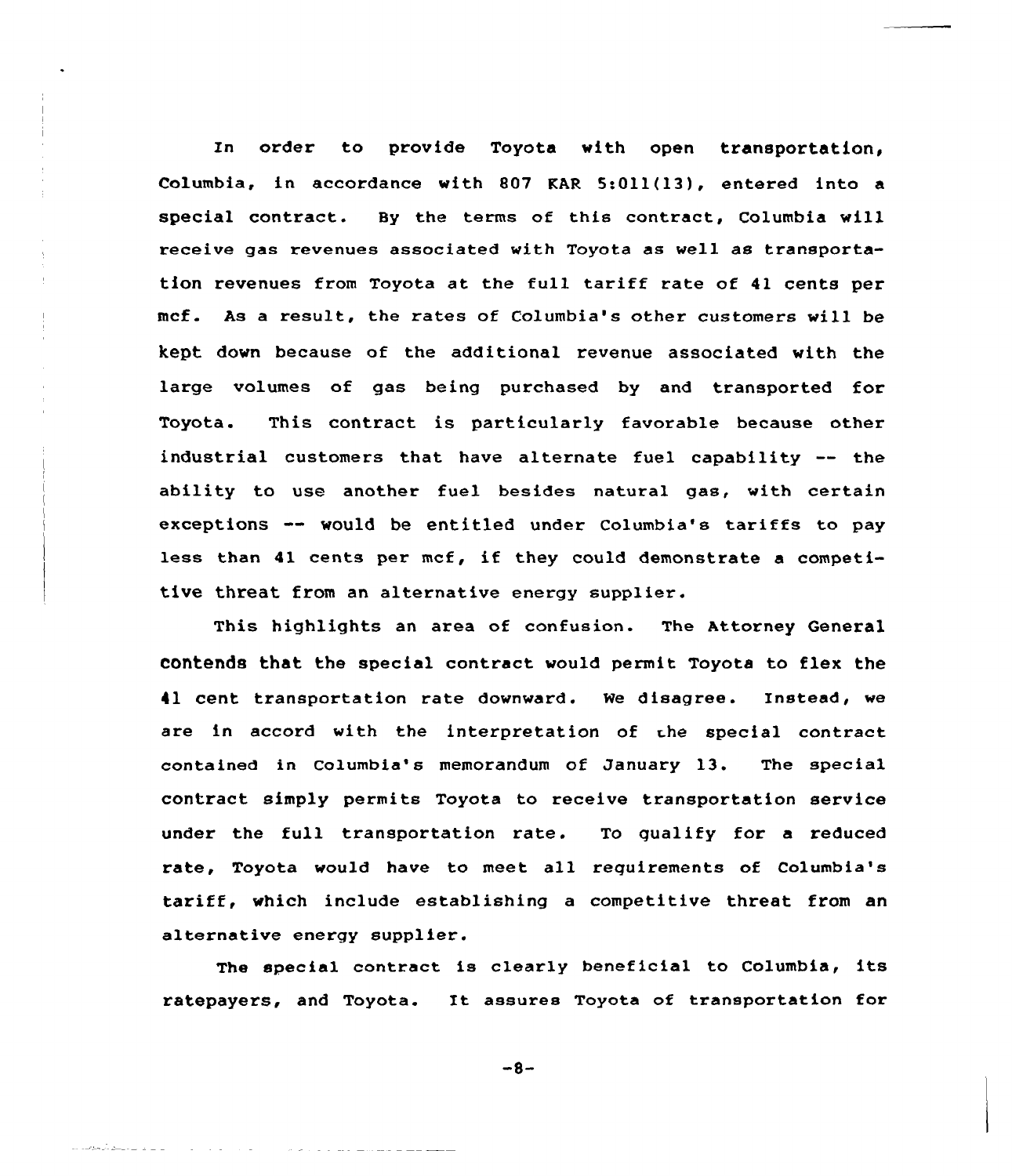its gas, while assuring Columbia that it will receive the full transportation rate for all gas transported.

The open transportation concept has been carefully studied by the Commission during the extensive comment and hearing process that has taken place in Administrative Case No. 297, An Investigation of the Impact of Federal Policy on Natural Gas to Kentucky Consumers and Suppliers. In the draft order in that case, the Commission proposed establishing open transportation as the policy for all natural gas companies in Kentucky. In its comments on that order, the Attorney General fully supported the proposal.

The Commission intends to issue its final order in Administrative case No. 297 in the near future. Since the findings in that order will address many of the same issues addressed in the special contract, we might have chosen to withhold our ruling on the special contract until that order was issued. We felt, however, that any further delay might tempt Toyota to seek another supplier for its natural gas. That would be <sup>a</sup> highly unfortunate development in light of the investment in serving Toyota already made by Columbia and its ratepayers.

We have been concerned by reports that the special contract provides Toyota with an unjustifiable discount for natural gas the number 42 percent has been used. This is flatly incorrect. Every major industrial customer of Columbia has, like Toyota, an agreement to transport gas. Each can seek to buy natural gas from suppliers at the lowest possible price and have it transported by Columbia. From this perspective, Toyota is being treated similarly to other members of its customer class. In fact, certain other

 $-9-$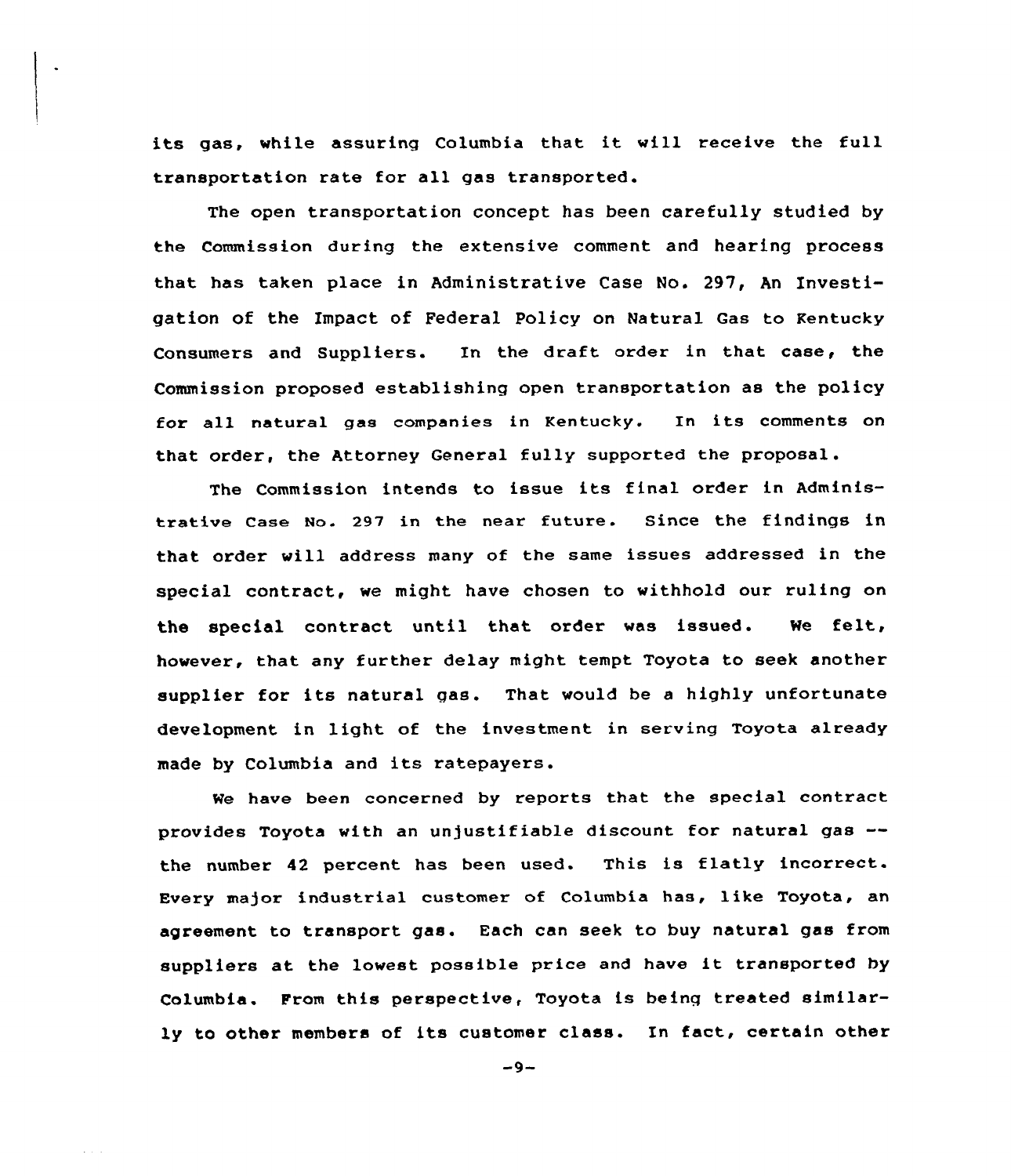customers might be in a somewhat better position than Toyota by being able to meet all the requirements of the Columbia tariff and qualify for a lower gas transportation rate than Toyota's.

The nub of the Attorney General's complaint in this case is a misunderstanding that occurred during the settlement negotiations in Case No. 9554. This misunderstanding has led to the unfortunate and unnecessary uproar over Toyota's arrangements to obtain natural gas service. The Attorney General clearly believed that the parties to the settlement had agreed that there would be no exceptions to the alternate fuel requirement for transportation service, and that Toyota would thus be denied transportation service until such time as the Commission issued its final order in Administrative Case No. 297. Columbia and Toyota contend that they made no such blanket agreement. They believed that though the alternate fuel requirement was to be the general rule, an exception could be granted under <sup>a</sup> special contract.

Ne sympathize with the Attorney General. In retrospect, it would have been far better if Columbia and Toyota had made certain during the settlement conference that the Attorney General knew of the special contract negotiations. It was not enough to assume that the Attorney General was aware of these negotiations because notice of their existence had been given in August 1986 in another case (Case No. 9609).

We disagree with Columbia's contention in its memorandum of January 13 that the parties to the settlement agreement "were not entitled to be advised of ... the contract negotiations between Toyota and Columbia...." We disapprove of Columbia's position on

 $-10-$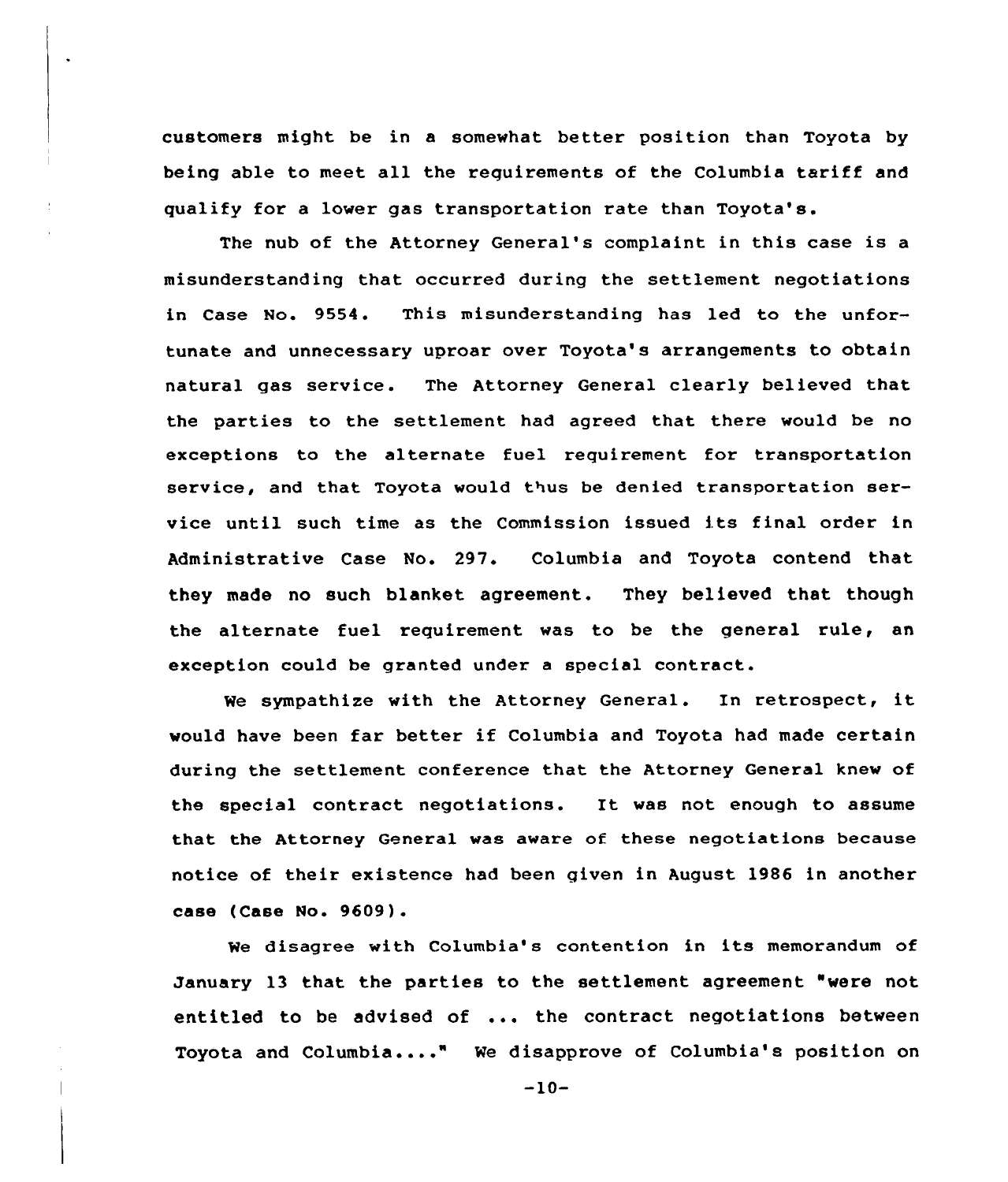this issue and instruct the company that in all future settlement proceedings it should be as candid as possible with the parties about every relevant item.

Despite this regrettable misunderstanding, it is the Commission's responsibility to determine whether this special contract is fair, just, and reasonable. We cannot accept the narrow reading suggested by the Attorney General of our power to approve special contracts under 807 KAR 5:Oll(13). The authorities the Attorney General cites are not persuasive. Special contracts are indispensable for meeting the special needs of certain customers, where <sup>a</sup> proper showing is made. <sup>A</sup> general tariff can never anticipate every set of circumstances that may arise. The flexibility provided to the Commission by 807 KAR 5:Oll(13) is similar to the broad authority permitted the Commission under 807 KAR 5:Oil(14), which allows the Commission to deviate from its regulations for good cause.

By approving this special contract for Toyota we are not overturning the settlement in Case No. 9554, but simply granting an exception, for good cause, to the general rule. The Attorney General seeks to reopen the settlement agreement in order to allow the parties to explain their negotiating positions. To do so, however, would violate the very terms of the agreement, which provided that all parties waived their rights to rehearing or appeal once the Commission accepted the settlement. We cannot acquiesce to reopening the settlement.

After reviewing the record in this ease, the Commission finde that the contract conforms with 807 KAR  $5:011(13)$ . The parties

 $-11-$ 

 $\label{eq:reduced} \begin{split} \mathcal{L}_{\text{max}}(\mathcal{L}_{\text{max}},\mathcal{L}_{\text{max}},\mathcal{L}_{\text{max}},\mathcal{L}_{\text{max}}) = \mathcal{L}_{\text{max}}(\mathcal{L}_{\text{max}},\mathcal{L}_{\text{max}}) \end{split}$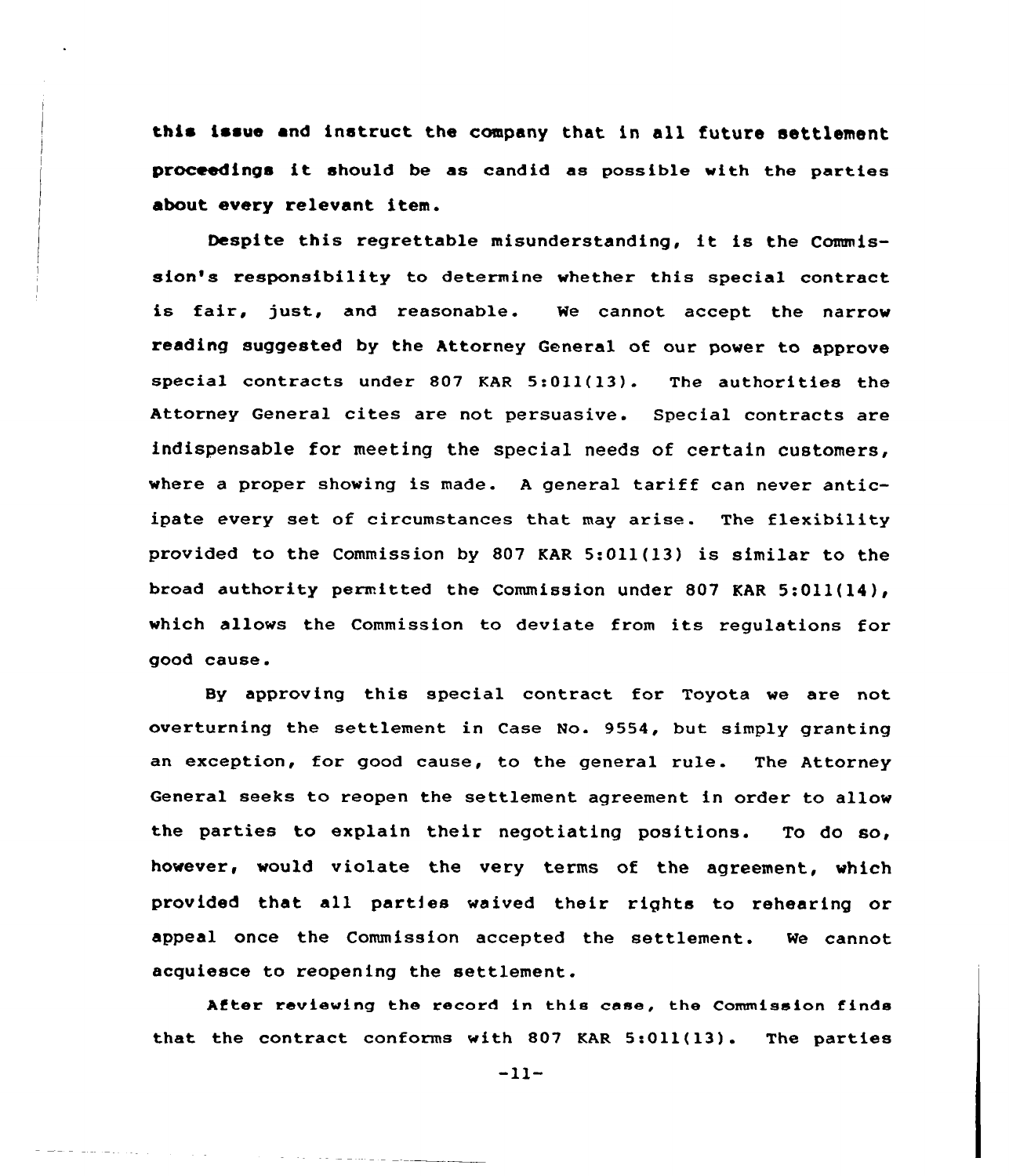recognize the need to modify generally applicable tariffs to accommodate the specialized needs of both Columbia and Toyota. This regulation is explicitly for that purpose. All filing requirements have been met and all provisions of the contract conform to the standards of the Commission.

The Commission also finds the contract is in the public interest. The requirements of the gas supply for Toyota differ from those usually recognized in the filed tariffs. In order to accommodate these needs, Columbia agreed to altex its transportation tariff. In exchange, Toyota agreed to puxchase gas exclusively from ox through Columbia for five years. Thus, each party to the contract has recognized the needs of the other and has accepted certain provisions which oxdinaxily are required of neither. Because of this agreement, all customers of Columbia will benefit. Quite clearly, the more gas Columbia sells or transports to Toyota, the more revenue will be produced. This will keep rates down for all other customers by reducing the portion of the revenue requirement that must be generated through theix rates.

IT IS THEREFORE ORDERED that:

(1) The contract submitted by Columbia and Toyota is approved; and

(2) The motion of the Attorney General is denied.

 $-12-$